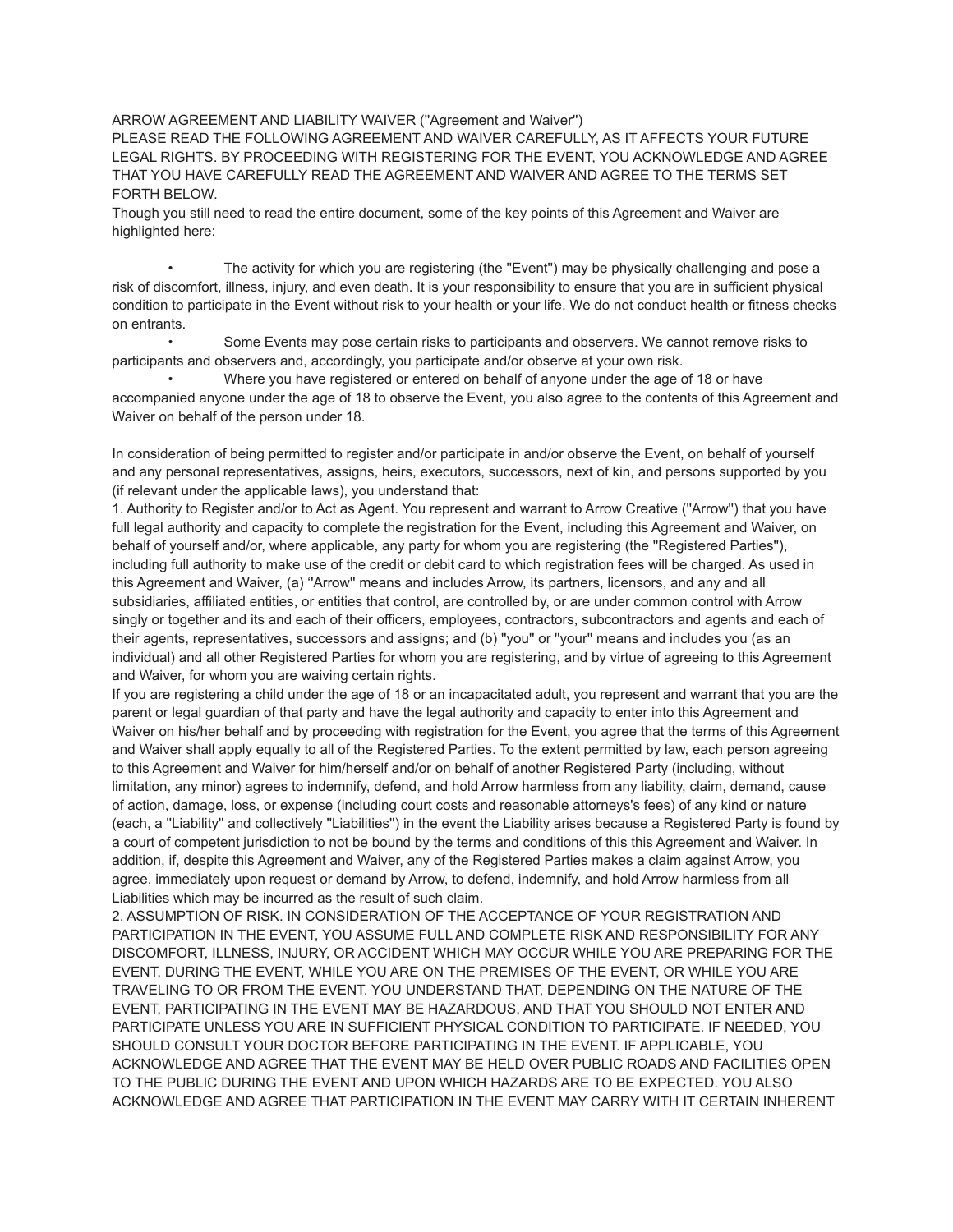RISKS AND DANGERS THAT CANNOT BE ELIMINATED COMPLETELY RANGING FROM RISK OF MINOR DISCOMFORT TO CATASTROPHIC INJURIES INCLUDING PERMANENT DISABILITY AND DEATH. YOU ARE AWARE OF AND ASSUME ALL RISKS ASSOCIATED WITH PARTICIPATING IN THE EVENT, INCLUDING, WITHOUT LIMITATION, RISKS OF PERMANENT INJURY OR DEATH DUE TO FALLS, OBSTACLES, CONTACT WITH OTHER PARTICIPANTS, ACTS OR OMISSIONS OF OTHER PARTICIPANTS, EFFECT OF WEATHER, TRAFFIC AND CONDITIONS OF ANY ROAD.

3. Representations. You represent and warrant that you are in sufficient physical condition to safely participate in the Event, and have no medical condition that would make your participation in the Event more hazardous. You consent to medical care and transportation in order to obtain treatment in the event of injury to you and understand that this Agreement and Waiver extends to any liability arising out of or in any way connected with the medical treatment and transportation provided in the event of an emergency and/or injury. You understand that no medical care may be available, but if it is, you assume liability for any and all medical expenses incurred as a result of your participation in the Event (where such medical expenses are not provided on a free of charge basis by any medical services organizations, clinics, or hospitals), including, but not limited to ambulance transport, hospital stays, physician, and pharmaceutical goods and services. You agree to observe and obey all posted rules and warnings, to follow any instructions or directions provided to you by Arrow or the Event organizer and to abide by any decision of any Event official relative to your ability to safely participate in or attend the Event. You understand and agree that you are expected to exhibit appropriate behavior at all times while at the Event and to obey all applicable laws while participating in or attending the Event. This includes, generally, respect for other people, equipment, facilities or property. You agree that Event officials may dismiss you, without refund, should your behavior, in the opinion of Arrow or the Event organizer, endanger the safety of or negatively affect the Event. You understand and agree that you are responsible for taking care of your own personal belongings during the Event and, to the maximum extent permitted by law, neither Arrow nor the Event organizer is responsible for any personal item or property that is lost, damaged or stolen at the Event. You understand and agree that the Event organizer reserves the right to cancel the Event in the event of weather (including, but not limited to, heat, tornadoes, earthquakes, fires, storms, lightning and floods), accidents, acts of war or terrorism, military conflicts or riots, or for any reason that would affect the safety and security of Event participants and/or spectators or the feasibility of the Event to be held. In the event of such cancellation or any other cancellation for any reason, there will be no refund of your payment unless authorized and paid by the Event organizer.

4. RELEASE AND WAIVER OF LIABILITY. YOU HEREBY WAIVE, RELEASE, COVENANT NOT TO SUE AND FOREVER DISCHARGE ARROW AND ALL OTHER PERSONS ASSOCIATED WITH THE EVENT, FOR ALL LIABILITIES, CLAIMS, ACTIONS, OR DAMAGES THAT YOU MAY HAVE AGAINST THEM ARISING OUT OF OR IN ANY WAY CONNECTED WITH YOUR REGISTRATION AND/OR PARTICIPATION IN THE EVENT, INCLUDING WITHOUT LIMITATION ANY LIABILITIES, CLAIMS, ACTIONS, OR DAMAGES CAUSED BY NEGLIGENCE OF THE ABOVE PARTIES (INCLUDING ANY NEGLIGENT RESCUE ATTEMPT), THE ACTION OR INACTION OF ANY OF THE ABOVE PARTIES, OR OTHERWISE.

ARROW SHALL NOT BE LIABLE TO YOU FOR ANY DIRECT, INDIRECT, INCIDENTAL, SPECIAL, CONSEQUENTIAL OR EXEMPLARY DAMAGES, INCLUDING, BUT NOT LIMITED TO, DAMAGES FOR LOSS OF PROFITS, GOODWILL, USE, DATA OR OTHER INTANGIBLE LOSSES (EVEN IF ARROW HAS BEEN ADVISED OF THE POSSIBILITY OF SUCH DAMAGES). WITHOUT LIMITING THE FOREGOING, ARROW WILL NOT BE RESPONSIBLE FOR (A) THE USE OR THE INABILITY TO USE THE ARROW SITES, PRODUCTS OR SERVICES; (B) THE COST OF PROCUREMENT OF SUBSTITUTE GOODS AND SERVICES RESULTING FROM ANY GOODS, DATA, INFORMATION OR SERVICES PURCHASED OR OBTAINED OR MESSAGES RECEIVED OR TRANSACTIONS ENTERED INTO THROUGH OR FROM THE ARROW SITES; (C) YOUR PARTICIPATION IN ANY PROMOTION OR PROGRAM COORDINATED BY ARROW (D) PERSONAL INJURY; (E) UNAUTHORIZED ACCESS TO OR ALTERATION OF YOUR TRANSMISSIONS OR DATA; (F) STATEMENTS OR CONDUCT OF ANY THIRD PARTY ON THE ARROW SITES; (G) ANY OTHER MATTER RELATING TO THE ARROW SITES, OR ARROW PRODUCTS OR SERVICES; OR (H) YOUR PARTICIPATION IN THE EVENT. YOU AGREE THAT ARROW S MAXIMUM LIABILITY TO YOU, FOR ANY REASON OR CAUSE WHATSOEVER, SHALL NOT EXCEED THE TOTAL AMOUNT OF MONIES RECEIVED BY ARROW FROM YOU.

NOTHING IN THIS AGREEMENT AND WAIVER SHALL BE CONSTRUED AS LIMITING OR EXCLUDING ARROW OR THE EVENT ORGANIZER'S LIABILITY FOR: (A) DEATH OR PERSONAL INJURY CAUSED BY GROSS NEGLIGENCE; (B) FRAUD OR FRAUDULENT MISREPRESENTATION; OR (C) ANY OTHER MATTER FOR